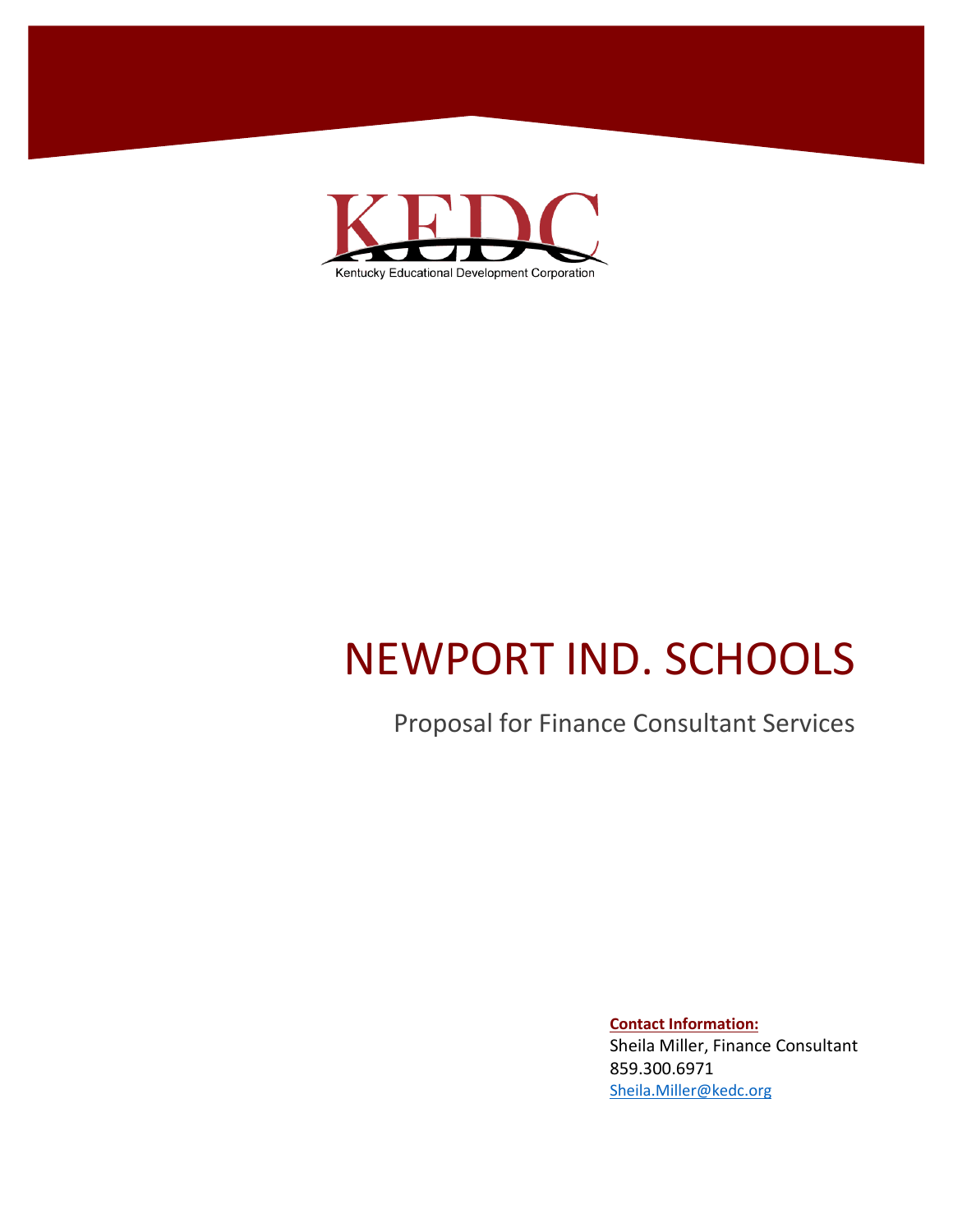#### Estimate of Cost

- Remote \$300/day; On-site \$500/day plus travel expenses
- Information below is only an estimate.
- Work requested by district in addition to what is described below will be billed based on fees outlined on the next page.

| <b>Description of Work to be Performed</b>                                                                                                                                                                                     | <b>Timeframe</b>          | On-Site or<br>Remote | <b>Estimated</b><br><b>Number of</b><br><b>Days</b> | Cost                             |
|--------------------------------------------------------------------------------------------------------------------------------------------------------------------------------------------------------------------------------|---------------------------|----------------------|-----------------------------------------------------|----------------------------------|
| Review district procedures that are<br>currently in place as well as procedures<br>district is in the process of implementing.<br>This includes but is not limited to<br>purchasing, reconciliation and payroll<br>procedures. | As soon as<br>possible.*  | On-Site              | 1                                                   | \$500 plus<br>travel<br>expenses |
| Provide assistance to district for creating<br>new Munis user accounts and<br>permissions in order to implement Munis<br>Workflow.                                                                                             | As needed<br>by district. | Remote               | 1                                                   | \$300                            |
| Work with district to prepare for fiscal<br>year end close. This includes but is not<br>limited to review of outstanding purchase<br>orders, invoices and accounts receivable.                                                 | May 2021*                 | On-Site              | 1                                                   | \$500 plus<br>travel<br>expenses |
| Work with district to perform fiscal year<br>end closing procedures.                                                                                                                                                           | July 2021*                | On-Site              | 1                                                   | \$500 plus<br>travel<br>expenses |

*\*On-site work is contingent upon KEDC COVID19 travel guidelines.*

#### APPROVAL AND AUTHORIZATION TO PROCEED

Approval Signature **National Signature Contract Contract Contract Contract Contract Contract Contract Contract Contract Contract Contract Contract Contract Contract Contract Contract Contract Contract Contract Contract Con** 

Approval Signature **National Signature Community** Contract Community Contract Community Contract Contract Community